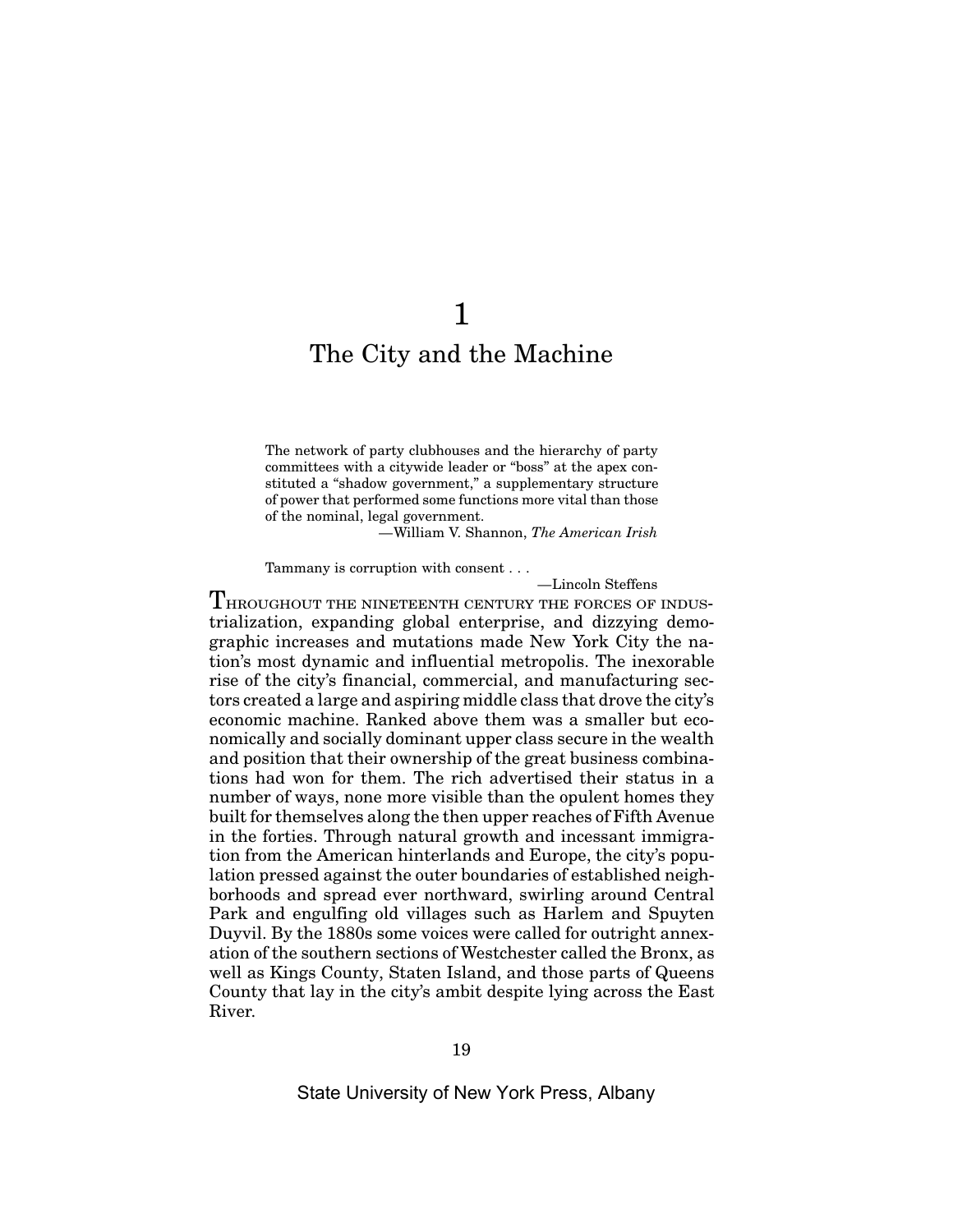The wealthy dominated high society and owned the high-end businesses and firms with their continental and global connections. The optimistic and striving middle class contributed the countless small and middling businesses that gave the city much of its energy while providing the personnel that staffed the whitecollar professions. But it was the lower class that provided the muscle and the sweat that drove the great metropolitan machine. The major stronghold of the working classes and poor—often one and the same—was the Lower East Side, the area below Fourteen Street, or "south of the line" as the locals phrased it. Here stood the swarming households, pre-Civil War structures, and older tenements and row houses, as well as the myriad of small businesses, recreational, and entertainment places that catered to, and were often owned by, the largely immigrant population that dwelt there.

Two large thoroughfares stretched south to north through lower Manhattan, running directly through the area. The first was Broadway, one of the oldest streets in the city. More than a major artery, Broadway was a commercial street of considerable importance, and the address of many theaters, dance halls, barrooms, and popular museums. Slightly to the east, but noticeably different in character, ran the Bowery, which took its name from Pieter Stuyvesant's old *bouwerie*—Dutch for "farm." Many years had passed since the Bowery could claim anything bucolic, but the avenue, which ran from Canal Street to Fourteenth Street, was home to a wide variety of commerce and recreational enterprises. The area surrounding the avenue, especially to the east, which also bore the name Bowery, had been densely populated since before the Civil War. Between 1880 and World War One, it had the ambiguous distinction of being the most congested residential area in the city. The type of entertainment that was found on Broadway also lined the Bowery. But almost from its very beginnings, Bowery amusements were considered more raffish, rowdy, bawdy—or outright disreputable and dangerous. The Bowery was home to more whorehouses, dives, and flophouses than Broadway—whose legitimate theater was migrating toward midtown as the twentieth century approached—and fielded greater numbers of gang members, gamblers, and pimps. Not to mention politicians.

None of this necessarily hurt the proprietors of the Bowery's multifaceted enterprises. In addition to the locals who enjoyed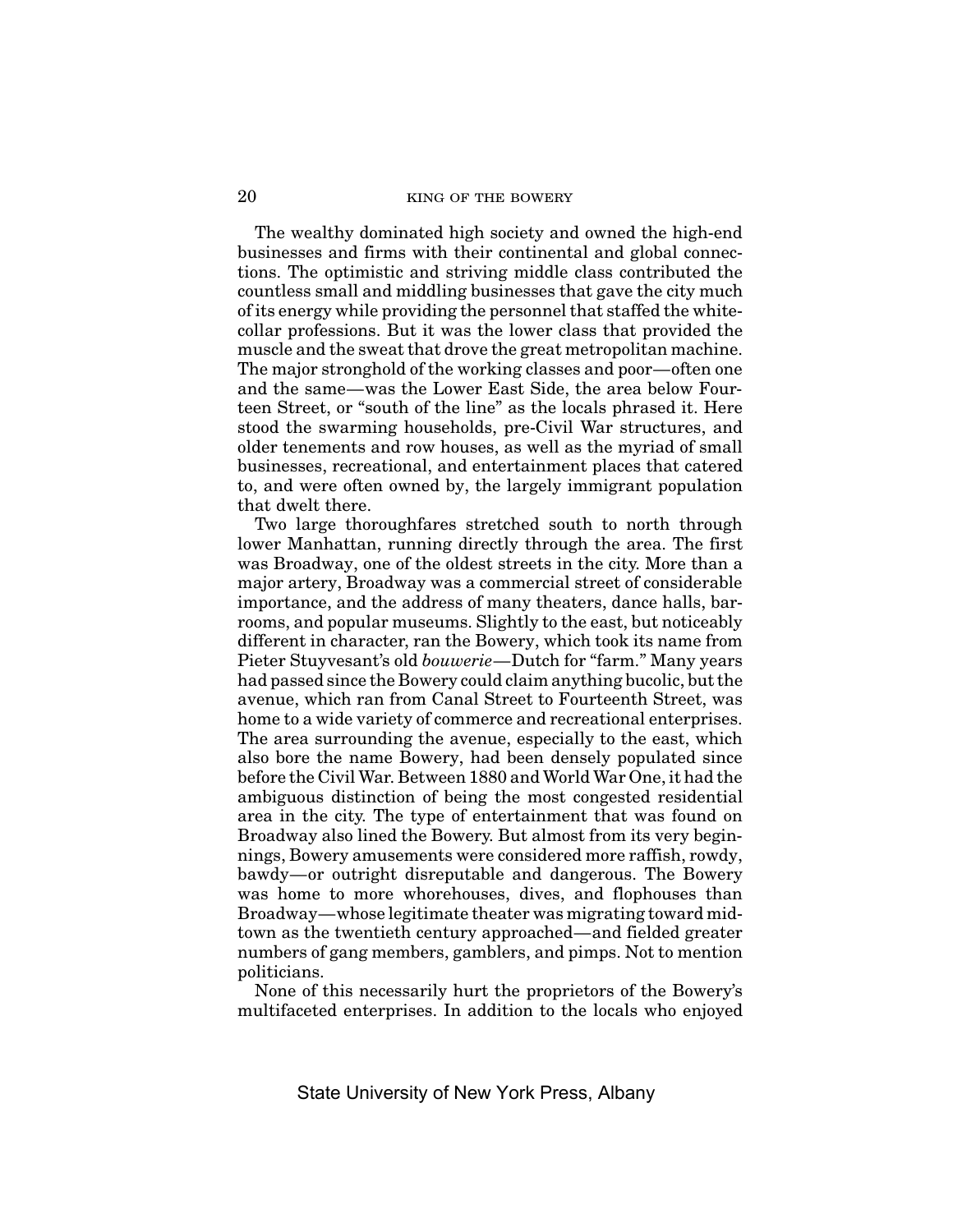the ruder, proletarian fare, Bowery amusements attracted visitors from uptown and out-of-town, including significant numbers from allegedly respectable classes, who sought the livelier entertainment available in the dance halls and theaters, or perhaps some of the readily available illicit action dispensed at afterhours gin mills, gambling dens, and brothels. The Bowery's expanding notoriety was proclaimed in a popular tune first aired in the comedy *A Trip to Chinatown* in 1892. The chorus, widely known well into the twentieth century, went

> The Bowery, the Bowery! They say such things and they do strange things On the Bowery, the Bowery! I'll never go there anymore.

In 1878, an elevated line was opened along the Bowery, casting a shadow over the street during the day and threatening to plunge it into darkness after dusk. However, in 1882, electricity was extended along a mile of the thoroughfare, and it was soon ablaze with streetlights and electric signs advertising a wide variety of amusements. Edison banished the gloom, and the Bowery may have been at its peak between 1880 and 1900, when it was described as "the liveliest mile on the face of the earth."1

The Bowery was home to some of the city's most infamous dives, such as McGurk's Suicide Hall, so-called after a number of prostitutes ended their careers and lives in its halls. Owney Geoghegan, part-time boxer and friend of Tammany politicians, opened his doors at 105 Bowery in the 1870s, and it quickly earned the reputation as one of the toughest "resorts" in town. Raw whiskey went for ten cents a drink, and a "free and easy" amateur boxing bout was held nightly. Complaining customers might be invited to settle their dispute in the same manner. Unwary visitors had to dodge the pickpockets, and off-duty professional beggars could be seen relaxing, their public infirmities vanished as if Geoghegan's was an auxiliary of Lourdes. Less disreputable was Steve Brodie's saloon, a hangout for professional athletes and those who came to gawk at them. The main barroom featured a painting of Brodie's claim to fame, a jump from the Brooklyn Bridge whose authenticity was questionable, but whose celebrity became a career. The tougher saloons and dives could be dangerous, and anyone who flashed big bills might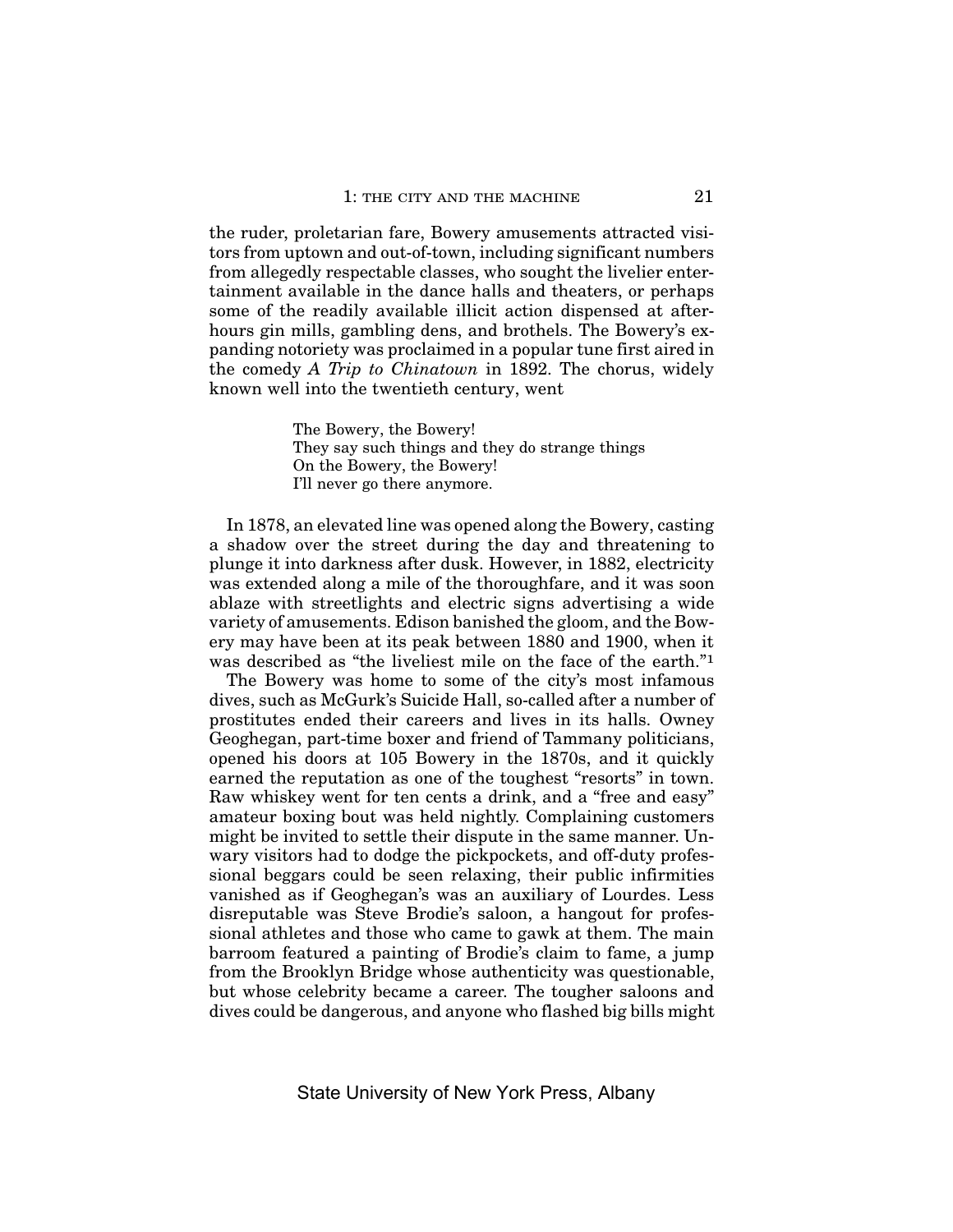find himself taken one way or another, but locals, or experienced "slummers" who avoided attracting attention and paid in small change, could usually enjoy the ambience unmolested.2

But the Bowery was more than dives and flophouses where overnight accommodations were sometimes a chalk outline on the floor. "Outside men" acting like carnival barkers enticed passersby into the various "dime museums" where they could gaze at freaks such as albinos and "dog-faced" boys, as well as more conventional acts like sword-swallowers and fire-eaters. The Bowery was home to many theaters, whose performances might be in English, German, or, a little later, Yiddish. Some presented upscale fare such as Shakespeare or Oscar Wilde, but the variety theaters, fast evolving into vaudeville, were more popular. Variety theater offered a panoply of entertainment—comedy, juggling, minstrelsy, singing, short dramatic pieces, amateur nights—for a modest entrance fee. Twenty cents would admit a patron to the National Theater, where the bill often ran over four hours.

Alcohol was served at most theaters, which no doubt encouraged the tradition of razzing and heckling the performers, who were perfectly at liberty to hand it back. To prevent things from getting out of control, Henry Miner, the politically connected owner of the Bowery Theater, stationed security guards—bouncers—on each level of his theater. The guard on the orchestra level stood with back to the stage searching the audience for potential problems. As the curtain opened and a show began, the balcony bouncer shouted "Hats off, youse . . . Hat's off, all o' youse."3 Enthusiastic, even boisterous behavior was acceptable at the Bowery and most East Side theaters. Prohibited acts included tobacco spitting, throwing paper, or annoying women. Violators were summarily ejected.<sup>4</sup>

"Gilded Age" New York had a pronounced Irish accent, and much of downtown sported a Celtic character between 1840 and 1900. In the 1880s, a full 40 percent of the city's inhabitants were of Irish extraction—either immigrants or first American generation.5 Only the Germans, more likely to keep to themselves and less politically active, rivaled the Irish in numbers. Arriving in large numbers only after 1840, the dispossessed Famine Irish had been pitied, despised, and feared. The first non-Protestant group to appear in great numbers, their appearance triggered the anti-Catholic bigotry that had characterized British popular cul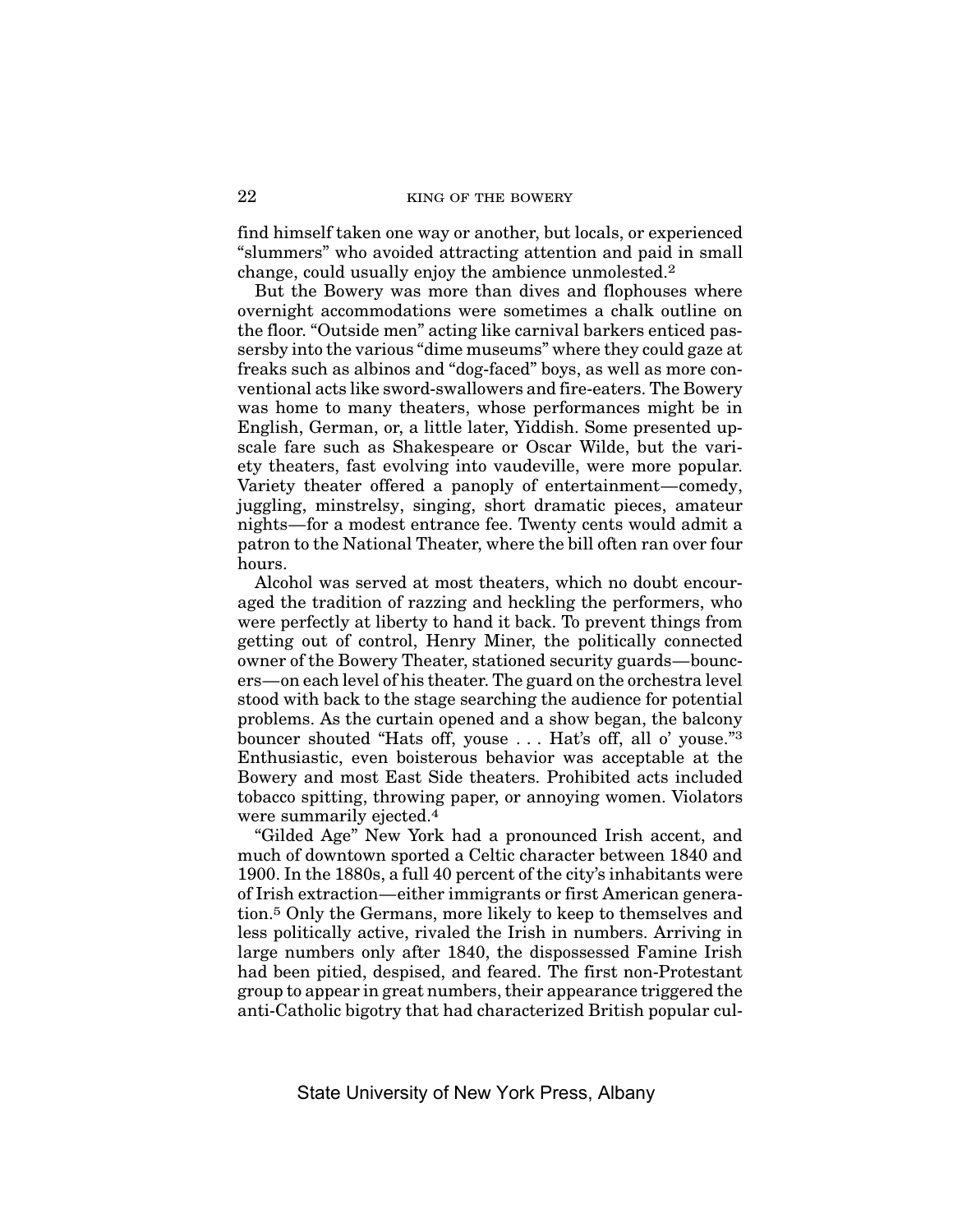ture since the sixteenth century. Nor did the old-stock—Anglo-Saxon—citizens of New York forget that their ancestors had conquered and colonized Ireland, beating down several attempts at rebellion between 1641 and 1848. The poverty of most of the Famine refugees, their unfamiliar customs—in many cases unfamiliar language—their concentration in the cheap, dilapidated housing the native born had fled, and the increasing presence of crime and prostitution in their neighborhoods further inflamed anti-Irish feelings. In the decade before the Civil War gangs of Irish and native-born Americans were battling in the streets of the Five Points and other downtown neighborhoods.

Yet the Irish persevered. Some—a few—had come to America with money, skill, or professional acumen. Others parlayed work, talent, luck, or connections into a middle-class lifestyle. By 1875 the Irish could boast two major accomplishments in America mastery, if not virtual creation, of the American Catholic Church and control of the Democratic Party in most northern cities, especially New York. Irish dominance of New York's Democratic Party was exercised through their control of Tammany Hall. Tammany, the leading Democratic organization in the city, was founded as a political-fraternal order in 1789. Originally nativist, it became an important part of Thomas Jefferson's Democratic-Republicans, which evolved into the Democratic Party in the 1830s. The organization's name was taken from a mythical Indian chief, Tammany, which led to the society's adoption of a number of pseudo-Indian terms. The Tammany leader was the grand sachem, district leaders sachems, rank-and-file members were braves, and the headquarters was dubbed "the Wigwam."

Seeing the possibilities of the huge numbers fleeing Europe in the 1840s, Tammany welcomed the newcomers—especially the Irish—and baptized them as Democrats. Before the Civil War, Irish loyalty helped Tammany establish itself in the slums of the Fourth and Sixth wards—the so-called "Whiskey Wards." In 1861, William Marcy Tweed assumed the leadership of the Hall, initiating a ten-year reign of municipal looting and bequeathing the organization its soon-to-be famous tiger symbol.6

Celebrating Tammany's grip on city politics, in 1867 Tweed erected a new Wigwam on Fourteenth Street. By that time, the Irish were not only "braves" but ward leaders, municipal officials, and Tweed's most trusted lieutenants. Tweed himself would be the last old-stock American to run the Hall. After Tweed's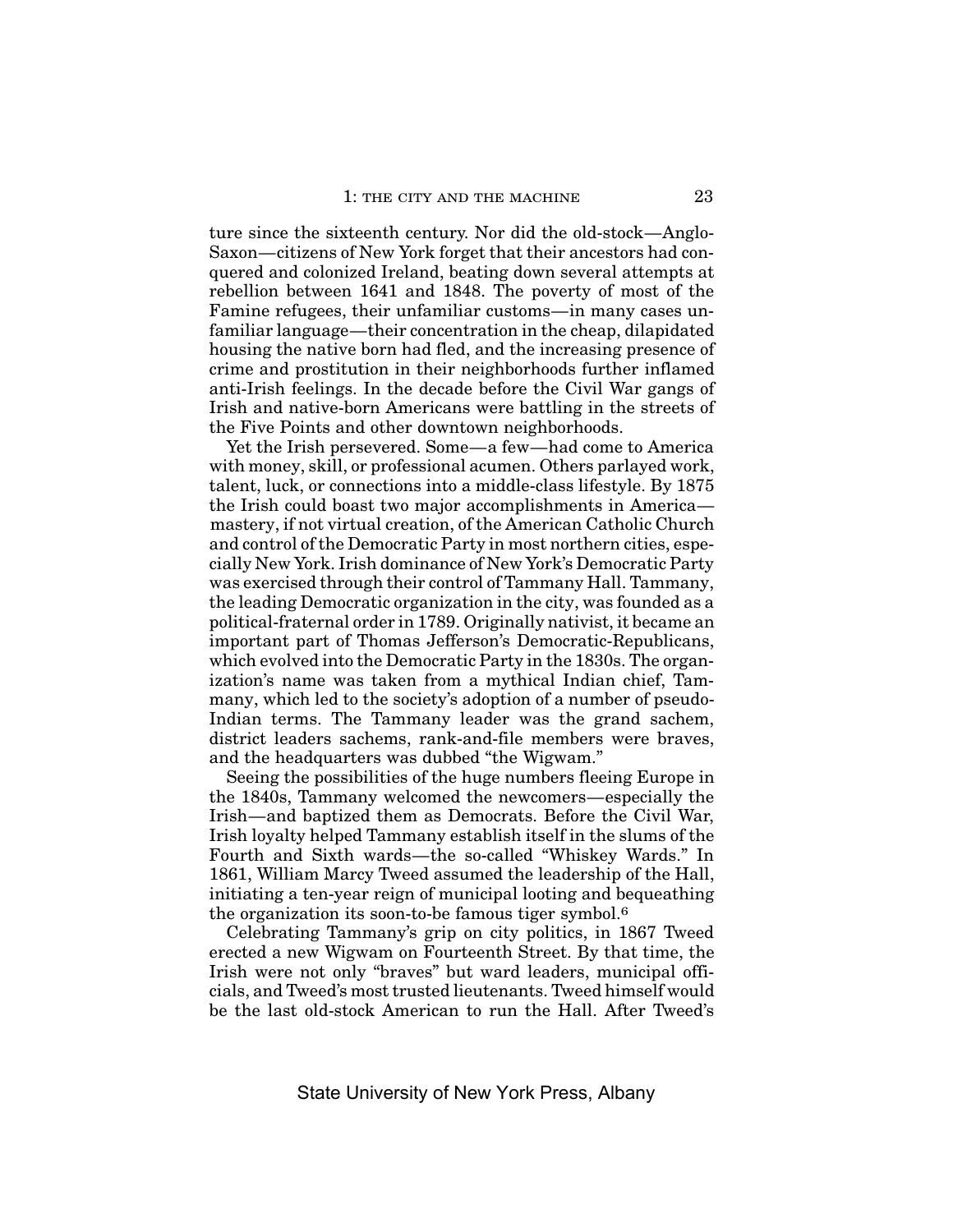fall, triggered by a disgruntled organization functionary who revealed the extent of Tammany's looting of city funds—about \$200 million between 1861 and 1871—the organization came under the control of an all-Irish hierarchy.7 Until 1932, small breaks excepted, Irish-led Tammany would dominate New York City politics and make it the gold standard of political machines everywhere.

John Kelly, later "Honest John," was the first of a line of powerful Irish grand sachems. Kelly assumed control of the organization at its nadir, drifting and discredited after Tweed tumbled from power in 1872. In the words of later chroniclers of Tammany's fortunes, Kelly "found Tammany a horde and left it an army."8 Born in 1822, Kelly was the ambitious son of Irish immigrants who had established a successful grate and soapstone business by the time he was twenty-one. Like many young men in the city, he joined one of the several volunteer fire companies that competed, and sometimes brawled, for the privilege of extinguishing the many blazes that plagued the then largely wooden metropolis. In addition to their basic duties, the volunteer fire companies in the antebellum period functioned as social and political organizations, and membership was a prerequisite for any young man with political ambitions.

Kelly, who had an appetite for self-improvement, acted in amateur theatricals, read Shakespeare, taught himself French, and finished his secondary education at night. He was also devoutly religious and had originally intended to study for the priesthood. The young Irisher was drawn into politics by the rise of the nativist Know-Nothing Party, which grew in strength in the late 1840s and 1850s. Anti-immigrant, especially anti-Irish immigrant, the political leaders of the American Party, as the Know-Nothings were officially named, demanded restrictions on immigration while their underlings fomented anti-Catholic rioting and battled Irish gangs in the streets. Ironically, Kelly began his career with one of Tammany's smaller Democratic rivals, opposing both the Hall and the Know-Nothings. Nativist gangs, supporting Know-Nothing candidates, raided Kelly's electoral district and were probably responsible for his defeat in his first attempts at a seat on the New York City Board of Aldermen. On his third try, Kelly lined up support from Irish gangs and fire companies often interchangeable—and in a pitched battle at the polls, the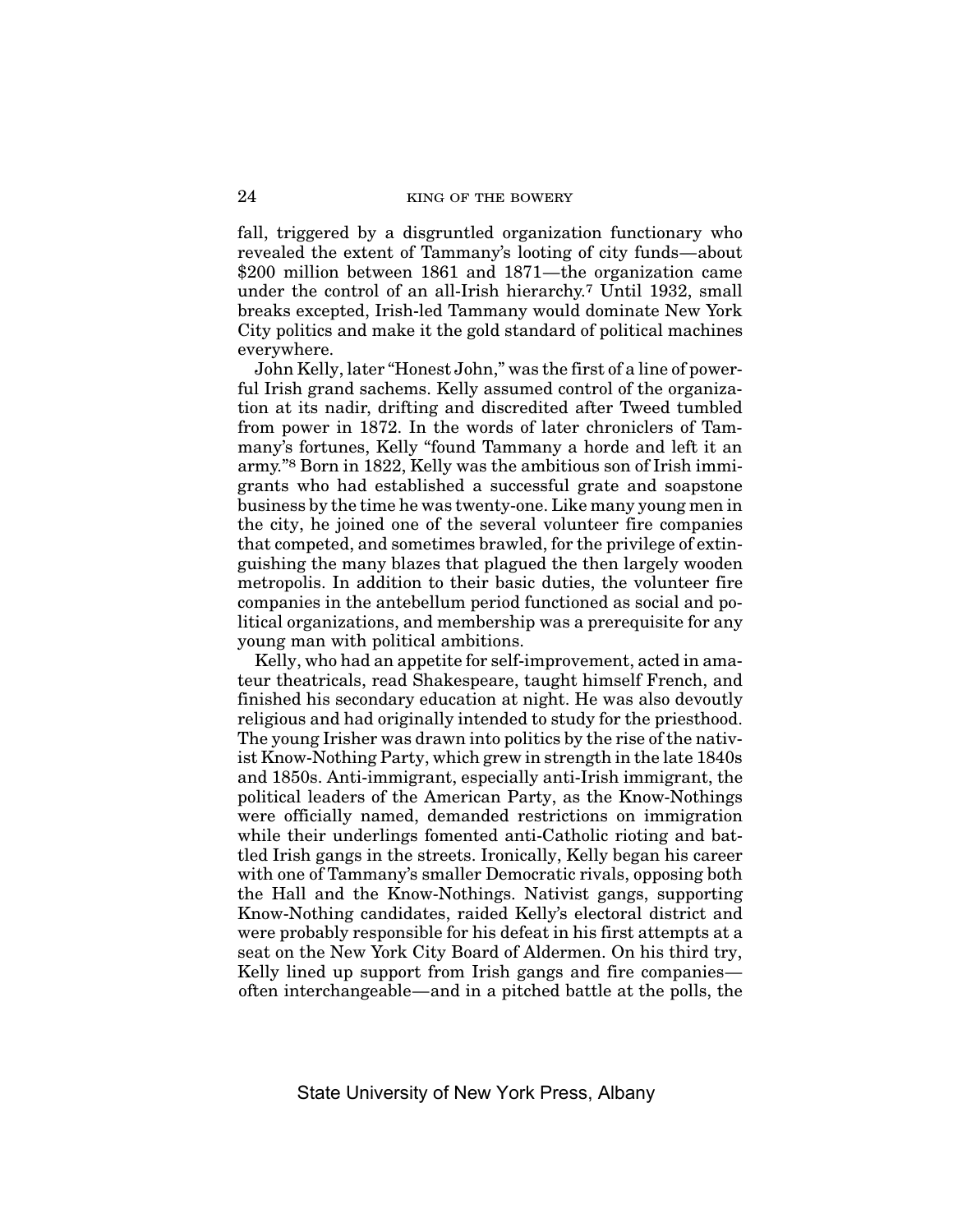Irish defeated the nativists, breaking Know-Nothing power in the Sixth Ward and handing Kelly his first political victory.9

Kelly entered the House of Representatives in 1854. The only Catholic out of 241 representatives, the new legislator was frequently engaged in verbal warfare with Know-Nothing or other anti-Catholic representatives.10 But in 1858 he returned to local politics, winning the election as New York City sheriff on the Tammany ticket. The position was unpaid, the salary to derive from the collection of fees. The system, which was ancient, allowed certain officials, such as sheriffs, to levy an amount for their services above what the city demanded. The differential was pocketed by the officeholder. Kelly was diligent, efficient, and successful, earning \$800,000 fulfilling his duties and earning the sobriquet "Honest John."11 Though some later claimed he drastically overcharged for his services, others countered that he was restrained compared to other officeholders. At any rate, the nickname stuck.

Kelly broke with Tammany as revelations of Tweed's chicanery emerged, and he allied himself with reform Democrat, later governor, Samuel J. Tilden. At about the same time, his personal life unraveled as he watched his wife and three children die in the space of five years between 1866 and 1871. Grief stricken, Kelly again spoke of joining the religious life, but Tilden and Democratic lawyer Charles O'Conor convinced him that his true vocation was that of a political leader, and he agreed to take charge of the faltering Tammany organization. Assuming the office of New York County leader and chairman of the Committee on Organization, "Honest John" purged Tweed's supporters from the Hall. The new leader tightened Tammany's chain of command, according to some observers by using the Catholic Church as his model, and made himself more of a boss than Tweed had ever been. During Kelly's tenure as leader, the Tammany Society and Tammany Hall became separate, though related, organizations. The Hall became a purely political operation, while the Society functioned largely as a social and fraternal entity.

After 1871, the assembly district replaced the old wards as the basic unit in the Tammany hierarchy—although it remained common to refer to neighborhoods by their former ward designation into the twentieth century. New York's thirty-five assembly districts were subdivided into election districts, each with it own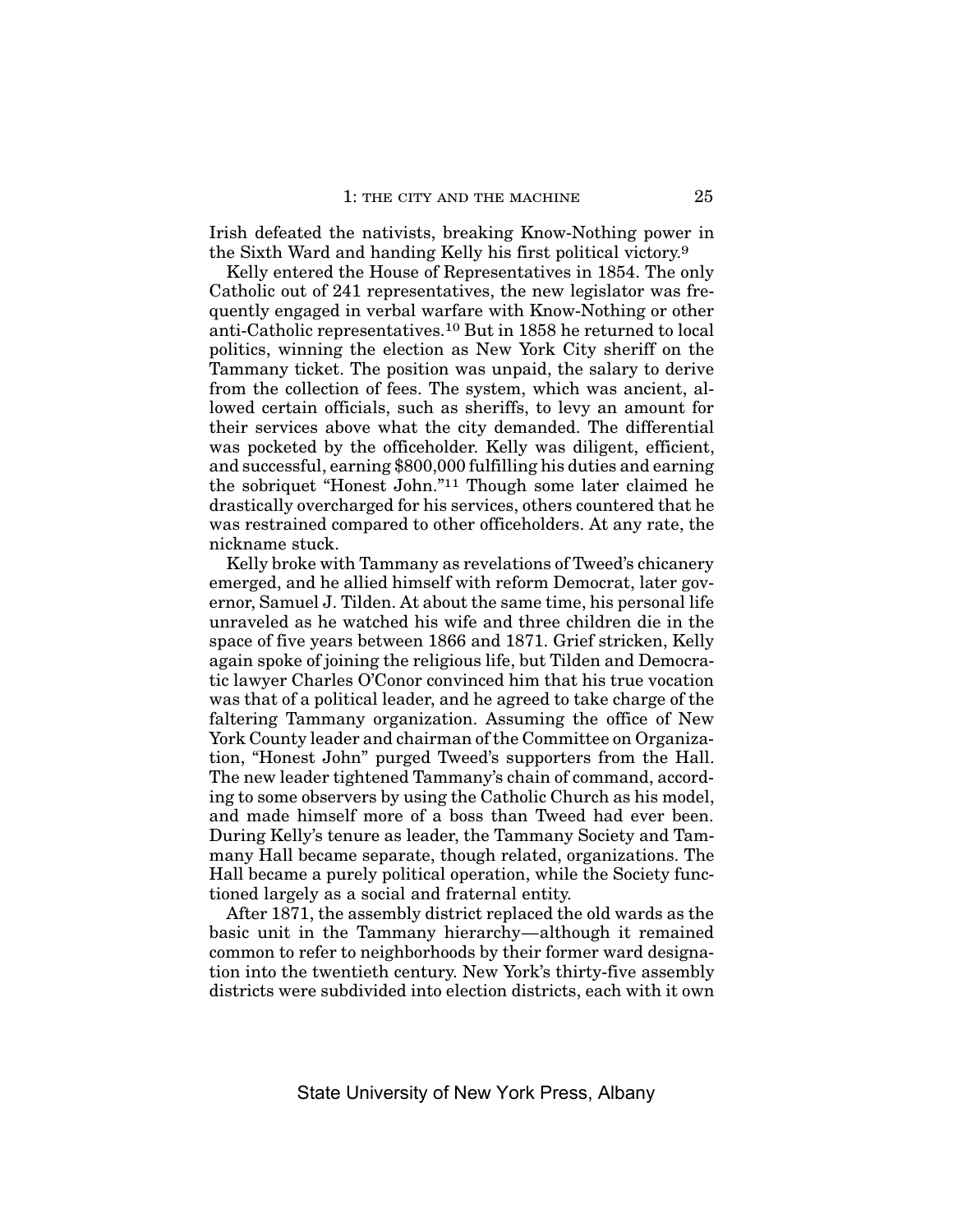captain who was appointed by the district leader. The district leader commonly held a state or municipal office in addition to his position in the party. But the district leaders' real power was with the organization. Leaders could make or break aldermen, assemblymen, state senators, or even congressmen. Theoretically, the district leaders were elected, but in practice they were usually appointed by the Hall's leader—the ultimate "boss." Such appointments were usually, though not invariably, bestowed on men who had already built up a significant following in their districts. The district leaders sat on the New York County Executive Committee, which elected the leader of the Manhattan County Democracy—Tammany's boss. Kelly also created the General Committee, which numbered thousands of members elected from the assembly districts. Basically window dressing, the General Committee was Tammany's version of the Supreme Soviet, as it had no real power.

Functioning as the party's eyes and ears, and sometimes enforcers at the neighborhood level, the election district leaders the captains—made it their business to know everyone in the area, their needs, wants, and how they voted. The captains reported back to the congressional district leaders, who were in turn accountable to the boss. Ultimate power resided with the Hall's leader, whose authority depended on his success in winning elections and distributing spoils to his lieutenants and the party faithful. This system, which Kelly constructed from the wreckage of Tweed's operation, became the model for urban political machines throughout the United States. Kelly's reorganization soon proved its worth, and the Tiger's first Irish Catholic leader oversaw the election of New York's first Irish Catholic mayor, William Grace.

To finance electoral contests, Kelly introduced a campaign funding system that also became standard with virtually all American political machines. Candidates for office were required to contribute a fixed sum to the fund, while party officeholders were assessed a percentage of their salaries. As election day neared, the district leaders, Kelly's bishops to his pope if the Catholic model is accepted, received a share of the war chest as Kelly thought best. After the election, if Tammany was victorious, district leaders, after consulting with their captains the parish priests—would submit a list of deserving job seekers for Kelly's approval. Kelly would run them by his executive com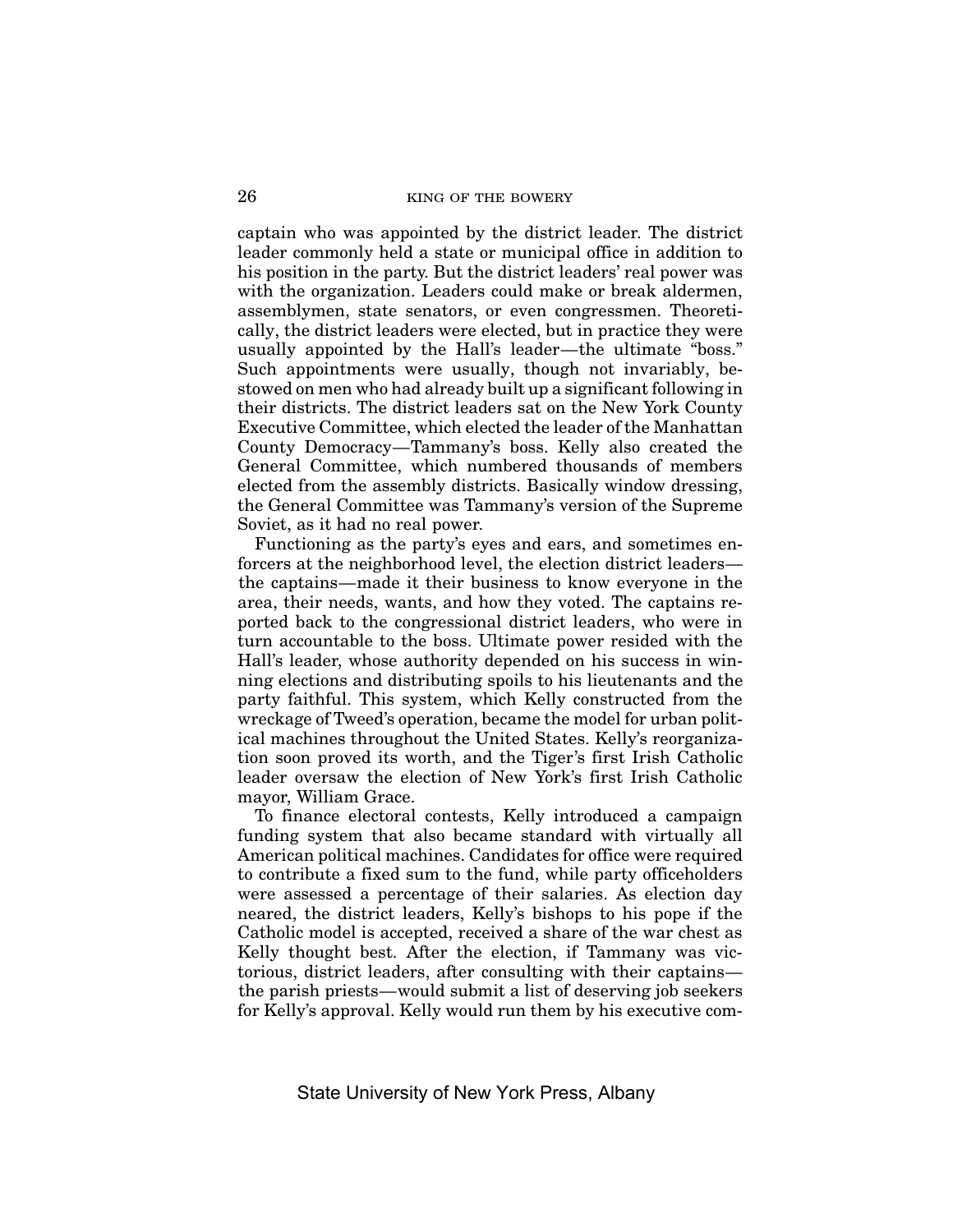mittee, his curia, and if there were no objections, the appointments were confirmed. Each assembly district was entitled to a quota of the municipal jobs, which the assembly leaders passed on to their captains, who doled them out. Officially, of course, the appointments were made by the mayor, who received the list of worthies from the Tammany leader and who had the honor of conferring the offices.12

By the time Honest John was firmly ensconced in the Wigwam, the contractual nature of Tammany's operations were well entrenched. Tammany power depended on the support of the lower and working classes, especially the immigrants and their American offspring. Kelly's success in shaping an effective organization was matched by a diligent campaign to create a reliable electorate. By the time of his death, Honest John had overseen the naturalization of 80 percent of New York's German and Irish immigrants.13 These were soon registered as voters with a natural tendency to vote Democratic—a tradition they passed on to their children. While not automatic, the Irish and German electorate gave Tammany a "manageable" vote, one they could count on, barring unforeseen or unusual problems, and one that allowed the Hall to consolidate its hold over the city during the 1890s.

Tammany provided jobs, legal support, social events, and food, fuel, and shelter if necessary. The emerging machine was itself a profession, offering young men opportunities for advancement and power. The Hall also defended and supported the immigrants' religion and culture against the sneers and slurs of oldstock nativists, and protected such popular immigrant pastimes as Sunday drinking from reform-minded politicians who wished to enforce Sunday blue laws. The Hall's political leaders also held patriotic and seasonal celebrations and festivals that provided the working poor with cheap amusements to break up an often dreary existence. For all these services, Tammany leaders wanted three things: votes, spoils, and power.

The money—often in huge amounts—flowing into Tammany's coffers depended heavily on corruption and graft. Graft came in two forms. The first, most controversial and a potential source of a backlash, was "dirty" or "police" graft. "Dirty" graft followed from Tammany's control of the police. When in power, the Hall controlled appointments to the police force, and often promotions and specific assignments as well. Gamblers of various stripes and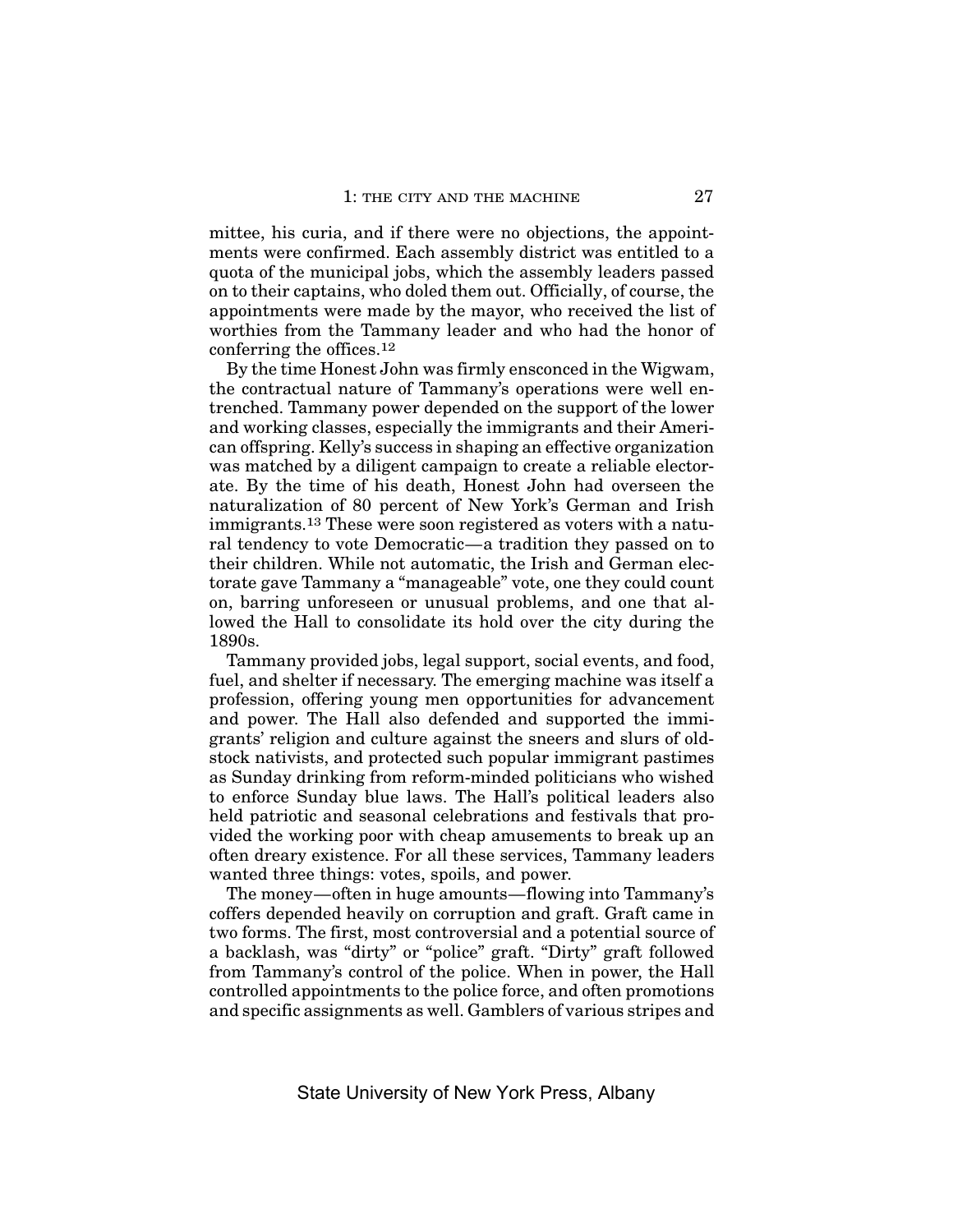levels, running from back alley practitioners to owners of upscale gaming rooms, madams, pimps, prostitutes of all classes, and purveyors of illegal alcohol, all paid tribute to Tammany. The payoffs were ordinarily collected by the police, who received a cut depending on rank. Additionally, those who engaged in a legitimate trade were also expected to feed the Tammany kitty if they did not want the local copper looking too hard at a license or inquiring about the hours or days of business operations. Payments to the police meant contributing to Tammany on one level or another. Failure to do so meant raids, arrest, loss of city contracts or licenses, and maybe beatings. Many Tammany politicos maintained contacts with the underworld, and their gangster allies might be dispatched to do a job too controversial for the police to undertake.

The second form of graft used political power or connections to gain lucrative contracts from the city. Alternatively, a Tammany man might use insider knowledge to purchase property he knew the city intended to acquire and resell it to the municipal government at a steep markup. The colorful Tammany district leader, George Washington Plunkitt, whose candid, humorous descriptions of Tammany's philosophy and practices, *Plunkitt of Tammany Hall*, remain in print, dubbed such activities "honest" graft. Some Tammanyites specialized in one form or another. Not a few were involved in both.

Reformers of all stripes railed against Tammany's corruption. Republicans—no novices at chicanery though their power lay outside the city—reform clubs, city leagues, and Good Government clubs (sneered at by Tammanyites as "Goo-Goos) repeatedly endeavored to break Tammany's hold on city government. Occasionally the scandals involving "dirty" graft were sensational and outrageous enough to allow the reformers to oust the Democrats from power. But the Tiger proved hard to kill, and like his smaller cousins had nine lives. Defeat led to reorganization and recalibration, and the Hall kept coming back, reclaiming its status as the most potent and enduring force in New York politics until 1932, when the nature of the game changed, and its methods became obsolete.

The reformers, often college-educated, generally old-stock Protestants, were viewed skeptically by the largely Catholic and later Jewish workers who made Tammany's rule possible. The reformers who tried to entice the immigrant and first-generation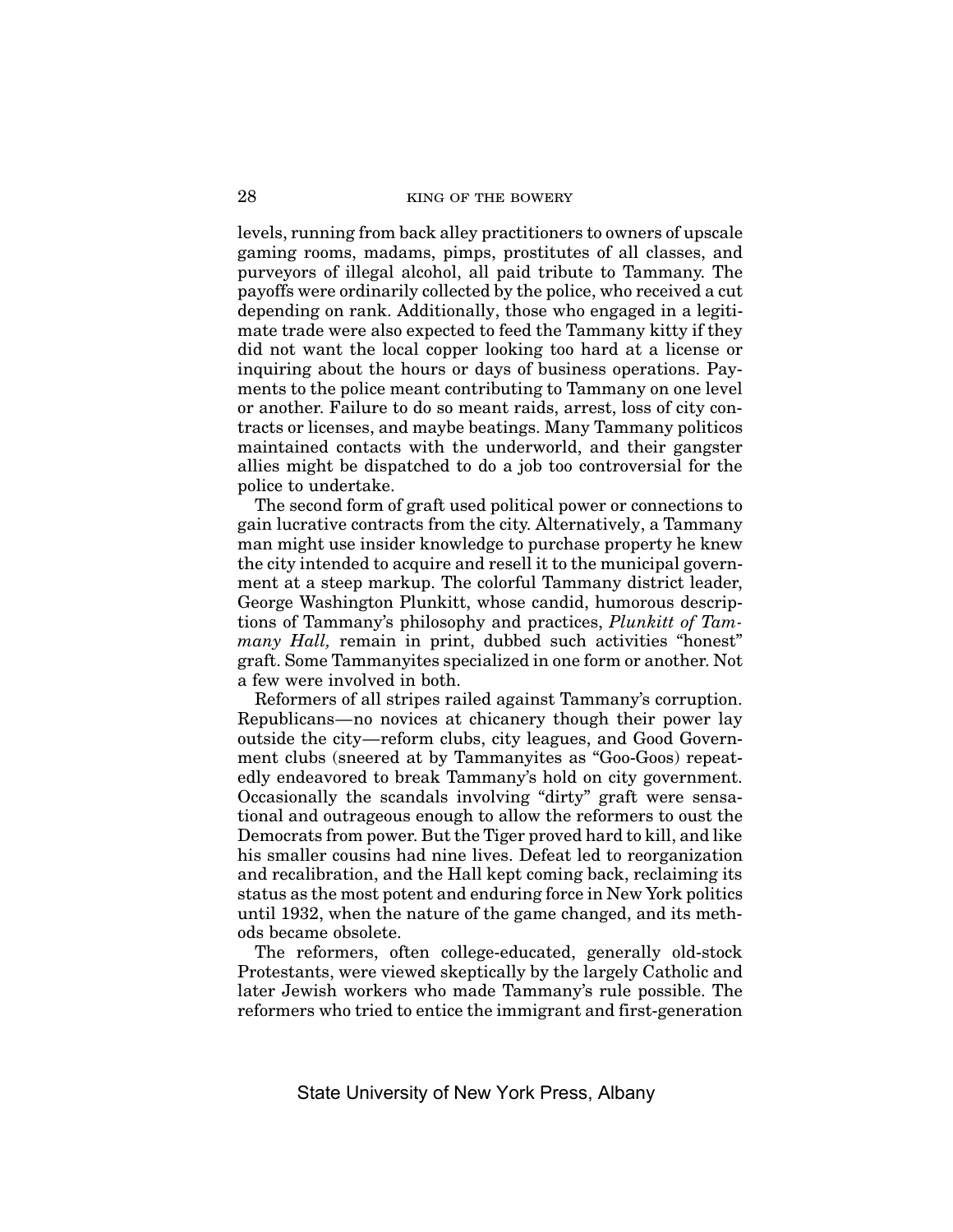Americans away from the machine, often lacked direct knowledge of the poorer neighborhoods and their inhabitants and were not infrequently insensitive, if not contemptuous, of the culture and mores that held sway "south of the line." The air of political and moral superiority often displayed by the Goo-Goos grated on the sensibilities of the downtowners and rendered reform gains ephemeral. Above all, the Reformers misunderstood the essential ingredient in Tammany's hold on its supporters—whatever its sins, the Hall served their interests. In 1900, reporter Harley Davis attempted to educate his readers of this fact in an article published in *Munsey's Magazine.*

Tammany Hall does more for the daily personal comfort, happiness and well-being of the average tenement dweller than all the charitable and philanthropic institutions in New York. . . . It is not true that Tammany is uplifting the people of the metropolis. It is not true that it is making them better men and women. But it is true that in relieving distress, in providing for daily wants, in furthering ambitions, in helping men out of their troubles, and in assisting them to get on in the world, Tammany does wonderful work....14

It took a lot to shake the loyalty of people to an organization that provided such practical support.

Despite his dedication and organizational skill, Kelly's effectiveness as a political boss was undercut by a deep contrarian streak. An early ally of Tilden, he later broke with New York's governor, though he grudgingly supported his losing run for the presidency in 1876. Three years later he bolted the state Democratic convention when it renominated Governor Lucius Robinson, whom Kelly despised for reneging on a pledge to pardon Tweed. Already suspect in many Democratic circles, Kelly's tepid support for the party's 1880 presidential candidate, Winfield Scott Hancock—which may have cost Hancock New York and the White House—led to his ostracism from state and national party functions. Despite his isolated position, none of the other "Democracies"—rival Democratic clubs—could turn him out of his power base in New York, and Kelly worked his way back into the party's good graces through his early support of Grover Cleveland's political career. But once safely in possession of the governor's chair, Cleveland declined to give Tammany the patronage it expected, infuriating Kelly, who then tried to block Cleveland's nomination as Democratic presidential candidate in 1884. In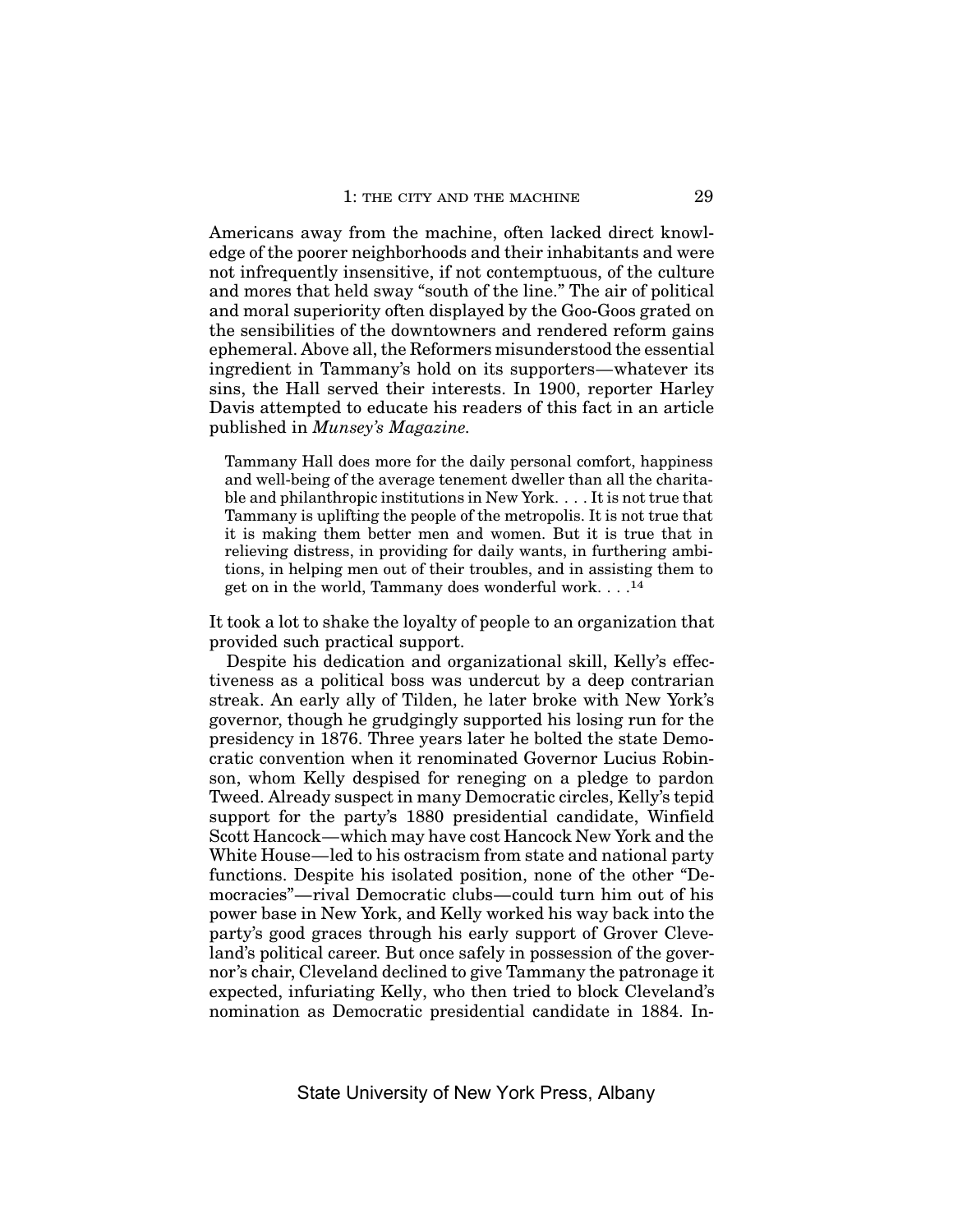creasingly beset by health problems, and depressed at Cleveland's victory that year, Kelly relied more and more on his chief aide, Richard Croker, in running Tammany's operations.

Born in Cork in 1841, Richard Croker and his family arrived in New York three years later. The Crokers' first American address was the Irish shantytown on the western fringes of what became Central Park. Young Croker's connection with Tammany came early when the Hall got him a job as a veterinarian's assistant on the horse-drawn Hudson Railroad, which allowed him to move to better quarters on East Twenty-eighth Street. Croker left school at thirteen to work as a locomotive machinist, but most of his time was spent with the Fourth Avenue Tunnel Gang. Though a Protestant, Croker was no Orangeman, and, at least in his case, Celtic background trumped sectarian divisions, and he was running the gang by nineteen.

Aspiring political leaders—like their criminal counterparts were expected to demonstrate physical prowess as well as organizational acumen. Tweed had proven his mettle as a battling fireman. Kelly was a fireman, amateur boxer, and opponent, both physically and verbally, of the nativists. Croker's forte was boxing, and he announced his arrival as an up-and-comer by knocking out his instructor. He added to his reputation by taking on and defeating several professional pugilists.15 In addition to their criminal activities—robbery, shakedowns, burglary—New York gangs functioned as farm teams for political clubs, and the young immigrant soon attracted the attention of Tammany leaders.

Jimmy "the Famous" O'Brien, Tammany alderman and district leader, befriended Croker and persuaded him to operate the Fourth Avenue Tunnel Gang in Tammany's interests. In addition to applying necessary street muscle, Croker and his crew became adept repeaters—men who voted several times on election day. O'Brien brought Croker into the inner circles of Tammany power, introducing him to Tweed and launching his political career. When O'Brien moved up to become sheriff, Croker moved into his alderman's seat. A shrewd judge of people and situations, Croker stayed with O'Brien and Honest John Kelly as Tweed began to topple, and remained with Kelly after "the Famous" defected from the Hall and attempted to set up a rival Democratic organization.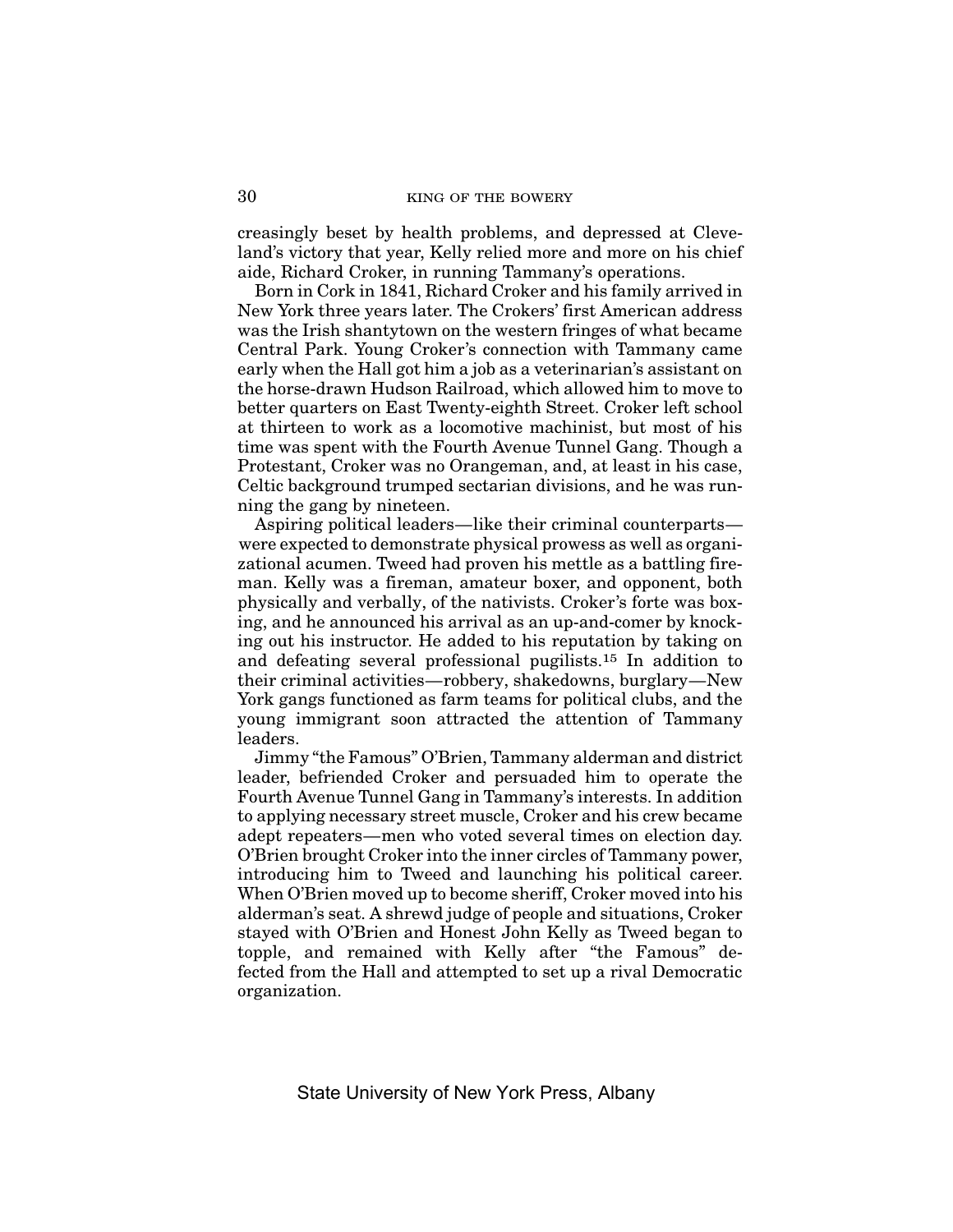The falling-out between former friends led to an election day melee in 1873 when O'Brien, running for Congress against Tammany's candidate, Abram S. Hewitt, crossed into the Lower East Side with a gang of West Side repeaters. Croker and his Tammany posse were patrolling the area and confronted the group. O'Brien, smarting from what he viewed as Croker's disloyalty, called him "a damned loafer." 16 Croker rejoined that he was no such thing, and O'Brien shouted, "You damned cur. I picked you out of the gutter and now you're supporting a rich man like Hewitt against me for Congress."17 Verbal exchanges quickly degenerated into a brawl, during which someone pulled a gun, leaving one of O'Brien's men dead in the street. Croker was charged with the murder, most likely committed by his friend, Joe Hickey.18 He stood trial, but the jury deadlocked and the case was never heard again.

Despite the odor emitting from the trial, Croker retained Kelly's loyalty. As Honest John's health declined, he became increasingly dependent on the younger man, who had shown toughness, loyalty, and an ability to keep his mouth shut under pressure. After Kelly's death in 1886, Tammany's district leaders were unsure of what course the Hall should take—should Tammany adopt committee rule or keep a boss at the helm? The day after Kelly's funeral, as the leaders convened at the Wigwam to debate the issue, Croker arrived on the scene. He strode past the district leaders, walked into Kelly's office, and sat down in the chair behind his desk. There would be no committee running Tammany.19

Croker had his work cut out for him. Kelly's intransigence and grudges had left Tammany weakened both in and out of Democratic circles. But Croker proved he had the right combination of talents to resuscitate the Tiger. In addition to an iron will and perceptive intellect, Croker was more flexible than Honest John. He was ready to compromise when necessary and worked to avoid schisms and self-defeating maneuvers. The new boss set about to reestablish Tammany's power in the city, combating Republicans and Henry George's popular Independent Labor Party. His first task, however, was to reassert Tammany's unchallenged control of New York's Democrats by defeating the rival County Democracy, which had gained prominence during Kelly's last contentious year.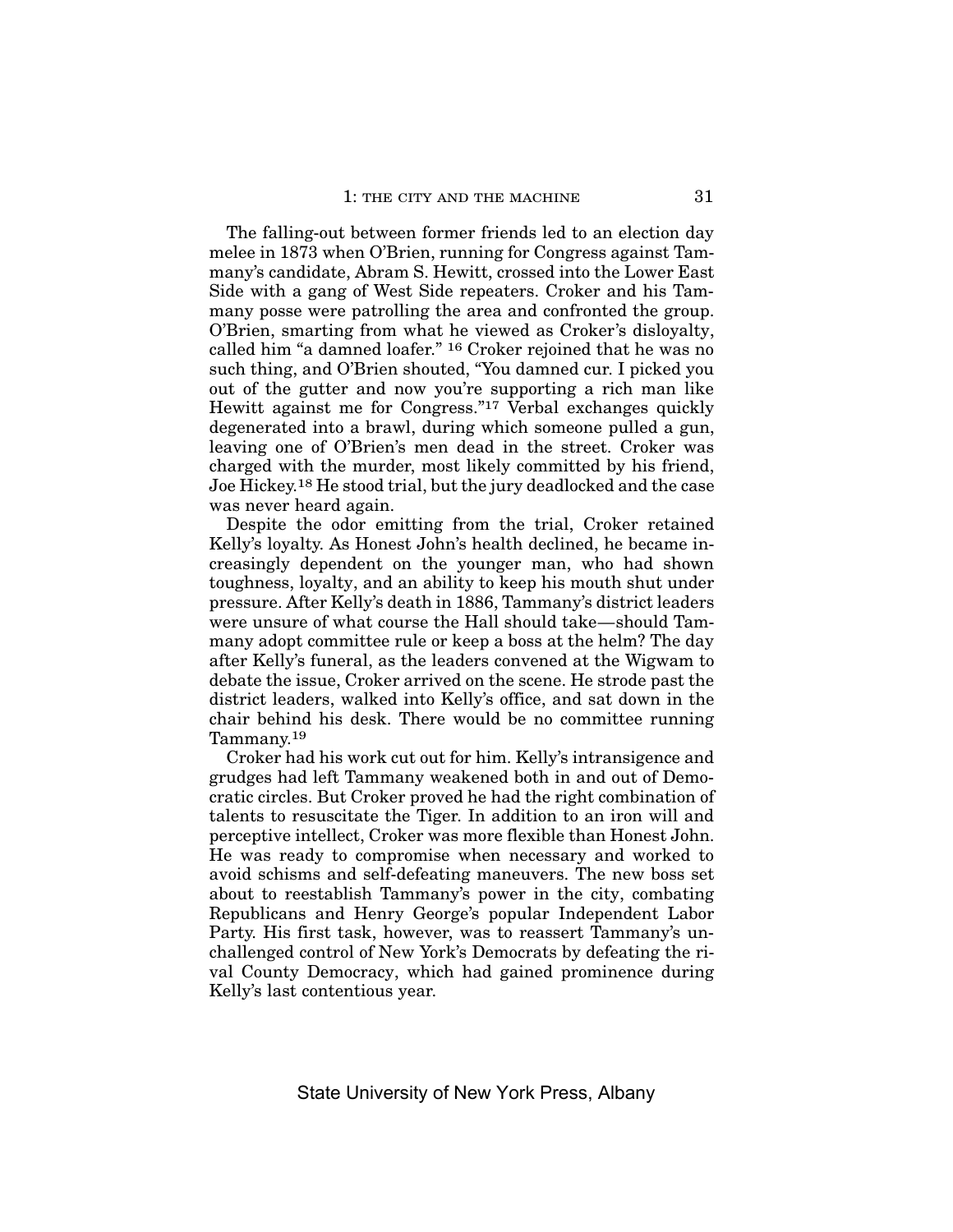The County Democracy was the most successful—however briefly—of the anti-Tammany Democratic organizations that appeared after the Civil War. The rival Democracy drew its support from recently arrived German and Irish immigrants, and wielded considerable power over construction and employment patronage in several municipal departments. Moreover, it fielded effective district leaders, many of whom took advantage of the competition between the two Democratic organizations to enhance their local power.<sup>20</sup> Among the County Democracy's weaknesses was internal dissension, an Achilles' heel that Croker exploited after it allied with Tammany in the face of the mutual threat posed by Henry George's surging Independent Labor Party in 1886.

George's third party movement drew on widespread labor unrest, fed by the dislocations and often misery of workers in the industrializing city. Popular among both Irish and German workers, especially those of a socialist bent, George's campaign heralded the arrival of labor issues as a potent force in municipal politics. George's popularity and potential victory frightened Democrats, Republicans, and businessmen, who feared his prounion, pro-labor agenda. The Catholic Church, whose leaders smelled socialism in George's policies, also denounced him, providing additional support to the Independent Labor Party's enemies. Nevertheless, Tammany ballot stuffing and ballot theft were necessary to prevent George's capture of city hall.21

Croker took the initiative in forming a joint front against George by co-opting the County Democracy's leader, Abram S. Hewitt, as his candidate for mayor. Hewitt ran on both lines and won, providing Croker access to some crucial city patronage.22 Already playing the role of a junior partner, the rival Democracy began to unravel due to internal disputes and weaker organization, with most of its district leaders joining Tammany or forced from office.

The Tammany boss's alliance with the old-stock mayor lasted just long enough for Croker to rebuild his organization. Hewitt, pressured by Protestant reformers and bitter over perceived slights to his overtures for higher office, advanced Croker's program to regain Tammany's dominance through self-defeating actions. He forced peddlers off the streets, enforced Sunday closing laws for saloons, called the Knights of Labor "highwaymen," and derided the Grand Army of the Republic, the largest Union army